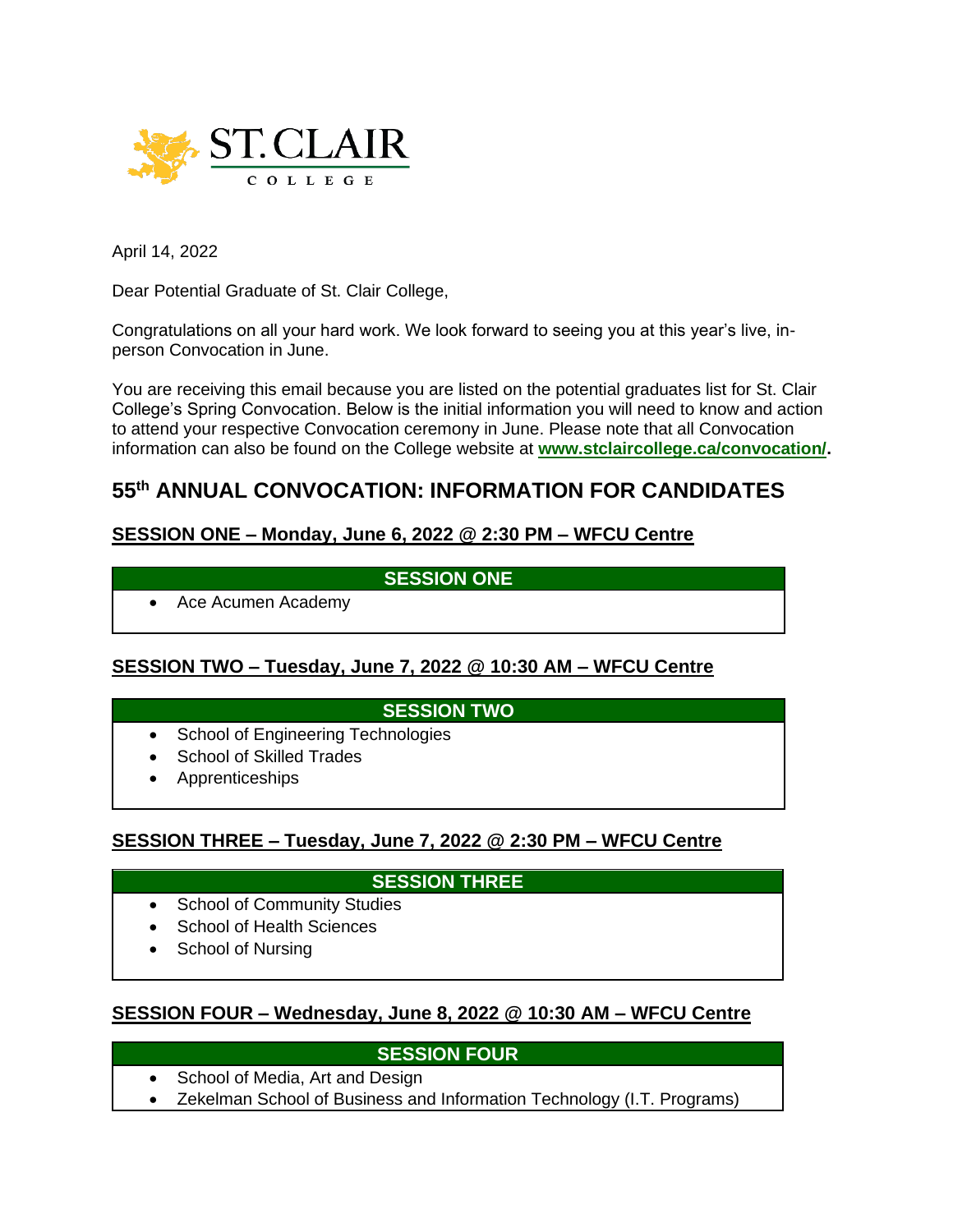# **SESSION FIVE – Wednesday, June 8, 2022 @ 2:30 PM – WFCU Centre**

# **SESSION FIVE**

• Zekelman School of Business and Information Technology (Business Programs)

# **SESSION SIX – Thursday, June 9, 2022 @ 12:00 PM – Chatham Capitol Theatre**

# **SESSION SIX**

- Chatham Campus Programs
- Anishinabek Educational Institute

# **GRADUATE INFORMATION**

Please note that graduation letters are available through your SIS account. Letters can be downloaded and printed if required.

# **ACADEMIC GOWNS AND RENTAL**

All candidates who participate in the Convocation sessions must be in academic gowns. The links to rent your gown will soon be available on our website at **[www.stclaircollege.ca/convocation.](https://can01.safelinks.protection.outlook.com/?url=http%3A%2F%2Fwww.stclaircollege.ca%2Fconvocation&data=04%7C01%7CCONVOCATION%40stclaircollege.ca%7Ccfebe2cd661f42705c0408da1e44d837%7Cc986676f9b394d08b4f8a668e0e8c6a5%7C0%7C0%7C637855578270629627%7CUnknown%7CTWFpbGZsb3d8eyJWIjoiMC4wLjAwMDAiLCJQIjoiV2luMzIiLCJBTiI6Ik1haWwiLCJXVCI6Mn0%3D%7C3000&sdata=NM4YtC47W4mskBytnW2CXZ0hsemPyMAa6061X8lPrpQ%3D&reserved=0)**

## **DIPLOMA FRAMES**

Diploma framing with the St. Clair College crested matting is provided in Windsor by the Advancement Office. Frames will be available for sale at a table set up during the Windsor sessions. For further details, please find the diploma framing order form at **[www.stclaircollege.ca/alumni/benefits/diploma-framing.](https://can01.safelinks.protection.outlook.com/?url=http%3A%2F%2Fwww.stclaircollege.ca%2Falumni%2Fbenefits%2Fdiploma-framing&data=04%7C01%7CCONVOCATION%40stclaircollege.ca%7Ccfebe2cd661f42705c0408da1e44d837%7Cc986676f9b394d08b4f8a668e0e8c6a5%7C0%7C0%7C637855578270629627%7CUnknown%7CTWFpbGZsb3d8eyJWIjoiMC4wLjAwMDAiLCJQIjoiV2luMzIiLCJBTiI6Ik1haWwiLCJXVCI6Mn0%3D%7C3000&sdata=YQ5eQB1KCCfVMJ%2B9m98x45fEqs%2FB9dQ6TSbPe8kLTAg%3D&reserved=0)**

## **GRADUATION FLOWERS, GRADUATION RINGS**

Flowers will be available onsite. If you wish to pre-purchase and reserve your flowers ahead of time, visit: **[www.ConvocationFlowers.ca/index.php/StClair](https://can01.safelinks.protection.outlook.com/?url=http%3A%2F%2Fwww.convocationflowers.ca%2Findex.php%2FStClair&data=04%7C01%7CCONVOCATION%40stclaircollege.ca%7Ccfebe2cd661f42705c0408da1e44d837%7Cc986676f9b394d08b4f8a668e0e8c6a5%7C0%7C0%7C637855578270629627%7CUnknown%7CTWFpbGZsb3d8eyJWIjoiMC4wLjAwMDAiLCJQIjoiV2luMzIiLCJBTiI6Ik1haWwiLCJXVCI6Mn0%3D%7C3000&sdata=lQHiIdbnl7BxUANIa4OplHEPzbiACX2UoqXBLOhcw%2B8%3D&reserved=0)**.

Graduation rings will be available from Baron Rings who will be on site. You can view their selections and pre-purchase at: **[https://store.baronrings.ca/collections/st-clair-college.](https://can01.safelinks.protection.outlook.com/?url=https%3A%2F%2Fstore.baronrings.ca%2Fcollections%2Fst-clair-college&data=04%7C01%7CCONVOCATION%40stclaircollege.ca%7Ccfebe2cd661f42705c0408da1e44d837%7Cc986676f9b394d08b4f8a668e0e8c6a5%7C0%7C0%7C637855578270629627%7CUnknown%7CTWFpbGZsb3d8eyJWIjoiMC4wLjAwMDAiLCJQIjoiV2luMzIiLCJBTiI6Ik1haWwiLCJXVCI6Mn0%3D%7C3000&sdata=T%2FenWt7WMdu6vn03zfOwa6UKMOirJ0%2B2xEhZRciLKYE%3D&reserved=0)**

#### **For additional information about the Convocation ceremony, please visit: [http://www.stclaircollege.ca/convocation/](https://can01.safelinks.protection.outlook.com/?url=http%3A%2F%2Fwww.stclaircollege.ca%2Fconvocation%2F&data=04%7C01%7CCONVOCATION%40stclaircollege.ca%7Ccfebe2cd661f42705c0408da1e44d837%7Cc986676f9b394d08b4f8a668e0e8c6a5%7C0%7C0%7C637855578270629627%7CUnknown%7CTWFpbGZsb3d8eyJWIjoiMC4wLjAwMDAiLCJQIjoiV2luMzIiLCJBTiI6Ik1haWwiLCJXVCI6Mn0%3D%7C3000&sdata=MTKypyTsKoEdZSh%2BYAdxDJP6mGJZ4m8vE70tiRcx%2BVA%3D&reserved=0)**

**Do you have questions about your graduation status? Call the Registrar's Office at 519-972-2759**

**Having problems registering?**